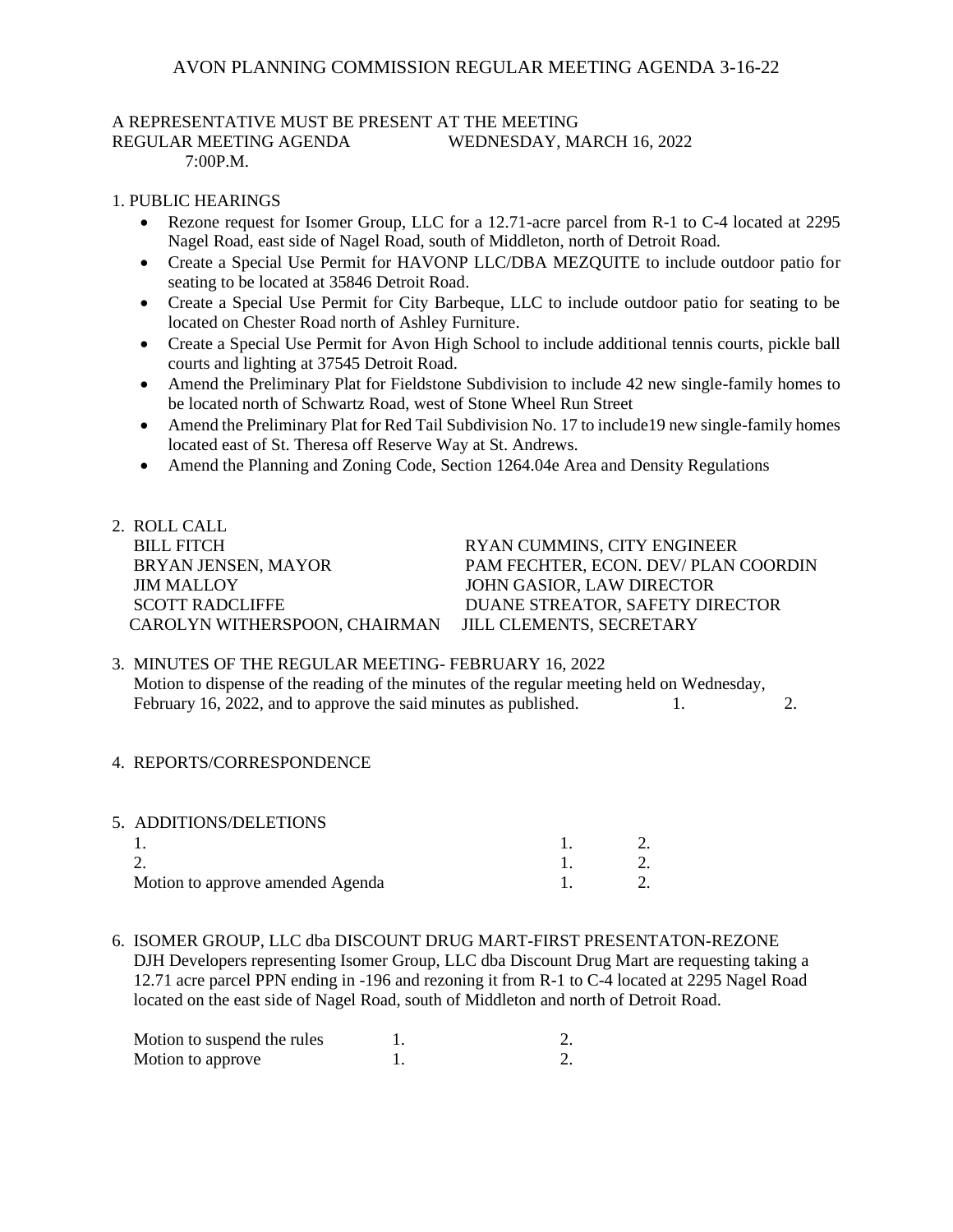7. HAVONP LLC dba MEZQUITE-FIRST PRESENATION- SPECIAL USE PERMIT Michael Tomsik representing Mezquite is requesting approval of the site plan and the recommendation to Council to create a Special Use Permit to include an outdoor patio with seating to be located at 35846 Detroit Road

| Motion to suspend the rules |  |
|-----------------------------|--|
| Motion to approve           |  |

8. AVON PLAZA-FIRST PRESENTATION-FINAL DEVELOPMENT PLAN Lynn Miggins of KS Associates representing Ryan Mann is requesting approval of the final development plan for a proposed retail development to include a 4,200 sq. ft. building and a 2,700 sq. ft. building to be located on Chester Road.

| Motion to suspend the rules |  |
|-----------------------------|--|
| Motion to approve           |  |

9. AVON PLAZA-FIRST PRESENTATION-SPECIAL USE PERMIT

 Lynn Miggins of KS Associates representing Ryan Mann is requesting approval of the site plan and recommendation to Council for approval to create a Special Use Permit for Avon Plaza, LLC to include an outdoor patio for a 2,700 sq. ft. building to be located on Chester Road.

| Motion to suspend the rules |  |
|-----------------------------|--|
| Motion to approve           |  |

10. CITY BARBEQUE, LLC-FIRST PRESENTATION-FINAL DEVELOPMENT PLAN Jeffrey Lonchor of CESO, Inc representing The Benchmark Group is requesting approval of a new 3,567 sq. ft. City Barbeque restaurant with drive-thru and outdoor patio to be located on Sublot 5 of Chester Road Development located north of Ashley Furniture.

| Motion to suspend the rules |  |
|-----------------------------|--|
| Motion to approve           |  |

11. CITY BARBEQUE, LLC-FIRST PRESENTATION-FINAL DEVELOPMENT PLAN Jeffrey Lonchor of CESO, Inc representing The Benchmark Group is requesting approval of the site plan and the recommendation to Council to create a Special Use Permit to an outdoor patio to be located on Sublot 5 of Chester Road Development located north of Ashley Furniture.

| Motion to suspend the rules |  |
|-----------------------------|--|
| Motion to approve           |  |

12. T-3 REALITY 2 -FIRST PRESENATION-FINAL DEVELOPMENT PLAN Mike D'Andrea is requesting approval of the site plan for proposed 81,720 sq. ft. Indoor sports training facility, Phase 2 to be located north of 1965 Recreation Lane.

| Motion to suspend the rules |  |
|-----------------------------|--|
| Motion to approve           |  |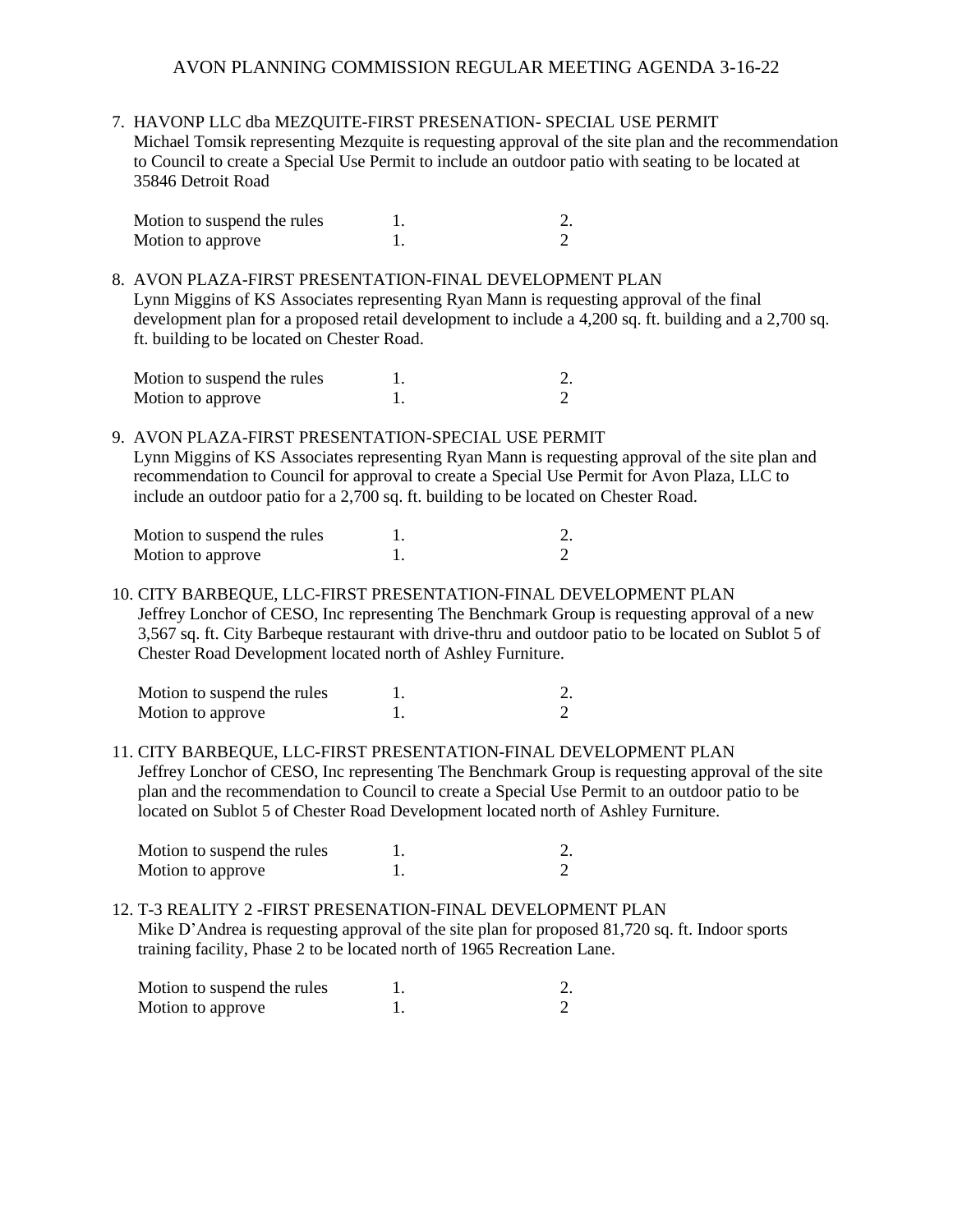13. AVON LOCAL SCHOOLS-FIRST PRESENTATION-FINAL DEVELOPMENT PLAN Bill Fishleigh, Director of Operations for Avon Local Schools is requesting approval of the site plan to include additional tennis courts, pickle ball courts and lighting at 37545 Detroit Road

| Motion to suspend the rules |  |
|-----------------------------|--|
| Motion to approve           |  |

14. AVON LOCAL SCHOOLS-FIRST PRESENTATION-AMEND SPECIAL USE PERMIT Bill Fishleigh, Director of Operations for Avon Local Schools is requesting approval of the site plan and the recommendation to Council for approval to amend the Special Use Permit to include additional tennis courts, pickle ball courts and lighting at 37545 Detroit Road

| Motion to suspend the rules |  |
|-----------------------------|--|
| Motion to approve           |  |

## 15. CONCORD VILLAGE-FIFTH PRESENTATION-REZONE

 Jason Friedman is requesting approval and the recommendation to Council for approval of taking 7.89 acres and rezoning that from M-1 to R-3 leaving the remainder 4.20 acres M-1 for proposed Concord Village Phase 3 to be located on the north side of Chester Road.

Motion to approve 1. 2.

16. CONCORD VILLAGE-FIFTH PRESENTATION-AMEND GENERAL DEVELOPMENT PLAN Jason Friedman is requesting approval of amending the General Development plan for Concord Village to include Phase 3, 72 new units to be located on the north side of Chester Road.

Motion to approve 1. 2

17. FIELDSTONE LANDING SUBDIVISION-FIRST PRESENTATION-AMEND PRELIMINARY PLAT

 Chuck Szucs of Polaris Engineering is requesting approval of the amended Preliminary Plat for Fieldstone Subdivision to include 44 new single-family homes to be located north of Schwartz Road, west of Stone Wheel Run Street.

| Motion to suspend the rules |  |
|-----------------------------|--|
| Motion to approve           |  |

18. FIELDSTONE LANDING SUBDIVISION-SECOND PRESENTATION-FINAL PLAT Chuck Szucs of Polaris Engineering is requesting approval of the final plat and the recommendation to Council to create a Subdivider's Agreement for a 44 new single family home subdivision to be located north of Schwartz Road, west of Stone Wheel Run Street.

Motion to approve 1. 2.